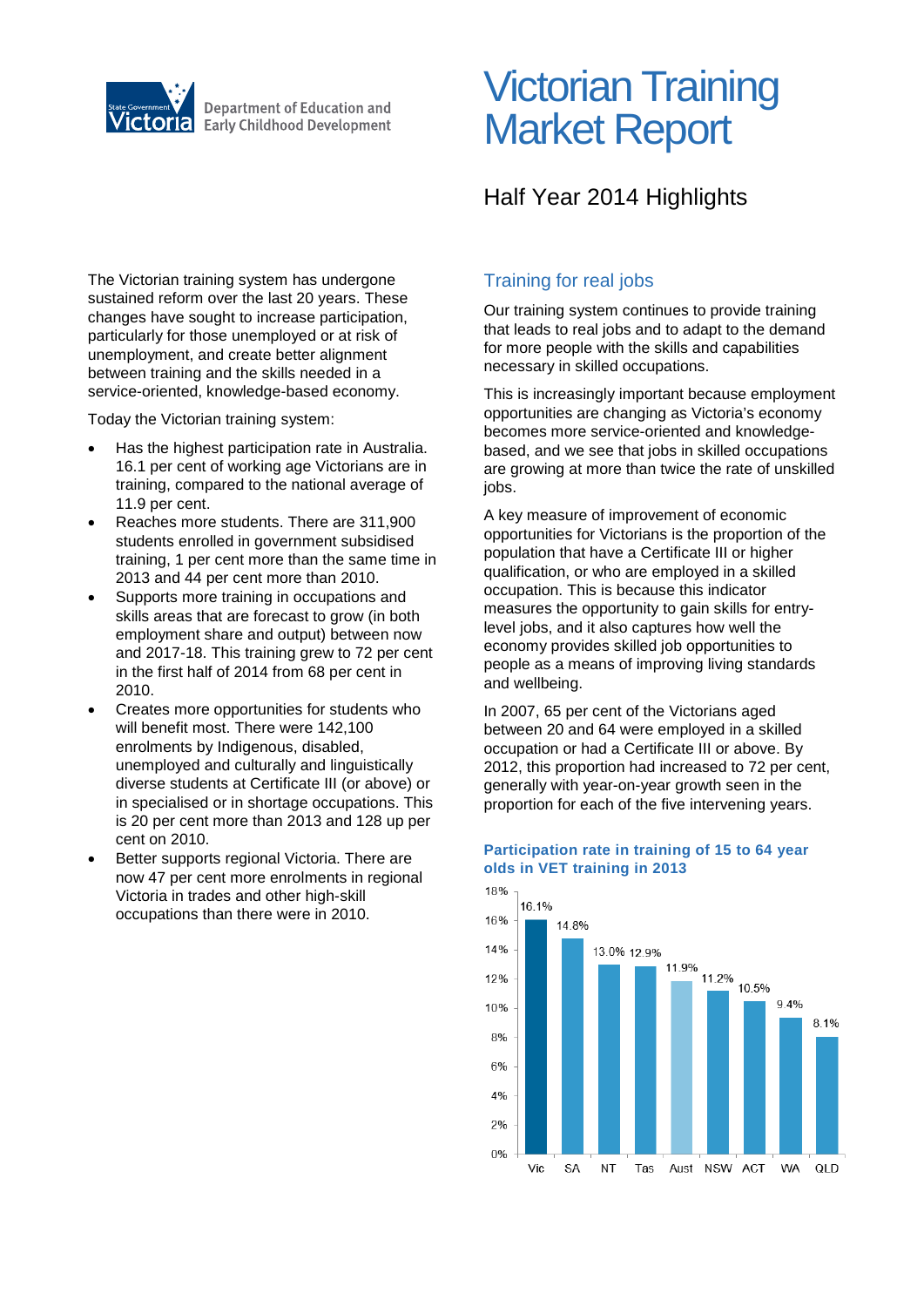These economic changes mean that:

- Workers can no longer count on a job for life. Increasingly, workers will need to have the skills to move between employers, industries and occupations in response to changes in the job market.
- Even within those occupations that are forecast to grow, the mix and level of skills required by employers is changing. The need for routine skills is declining, and the demand for higher-level cognitive, analytical and interpersonal skills is growing.
- A Certificate III qualification is emerging as the minimum qualification needed to achieve a rewarding career.

Our training system continues to align training to the needs of skilled occupations and to provide opportunities for students. In the first half of 2014 we saw that:

- 46 per cent of enrolments were in qualifications aligned to specialised or in shortage occupations, compared to 42 per cent in 2013 and 37 per cent in 2010.
- 63 per cent of vocational training was in the six industries forecast to grow through to 2017-18, compared to 62 per cent in 2013 and 60 per cent in 2010.
- There was a 12 per cent increase in enrolments in Certificate III or IV qualifications, with enrolments in these levels of qualification now representing 64 per cent of all government subsidised enrolments (up from 54 per cent in 2013 and 49 per cent in 2010).
- stable. However, there was a modest increase in enrolments in specialised or in shortage apprenticeships (28,800 enrolments up from 28,600 enrolments in the first half of 2013).

#### 400,000 356,900 350,000 311,900 307 800 300,000 268,000 250,000 216,900 200,000 150,000 100,000 50,000

 $\Omega$ 

2010

2011

### Expanding opportunities for students

Victoria has the highest rate of participation in training in Australia, with 16.1 per cent of working age Victorians participating in vocational training in 2013.

Victorian government subsidies have increased significantly since 2010 to support these higher levels of participation, in contrast to fairly stable levels of investment in other jurisdictions.

#### **Government funding for VET in Victoria, other jurisdictional funding of VET and Commonwealth higher education funding**



High levels of participation in vocational training have continued in the first half of 2014 with:

- 311,900 students enrolled in government subsidised training, 1 per cent more than the same time in 2013 and 44 per cent more than 2010.
- 378,000 government subsidised enrolments, 5 per cent fewer than in 2013 but 48 per cent more than in 2010, with enrolments in vocational courses (excluding Foundation courses) up by 8 per cent on 2013 and 38 per cent on 2010.



2012

2013

2014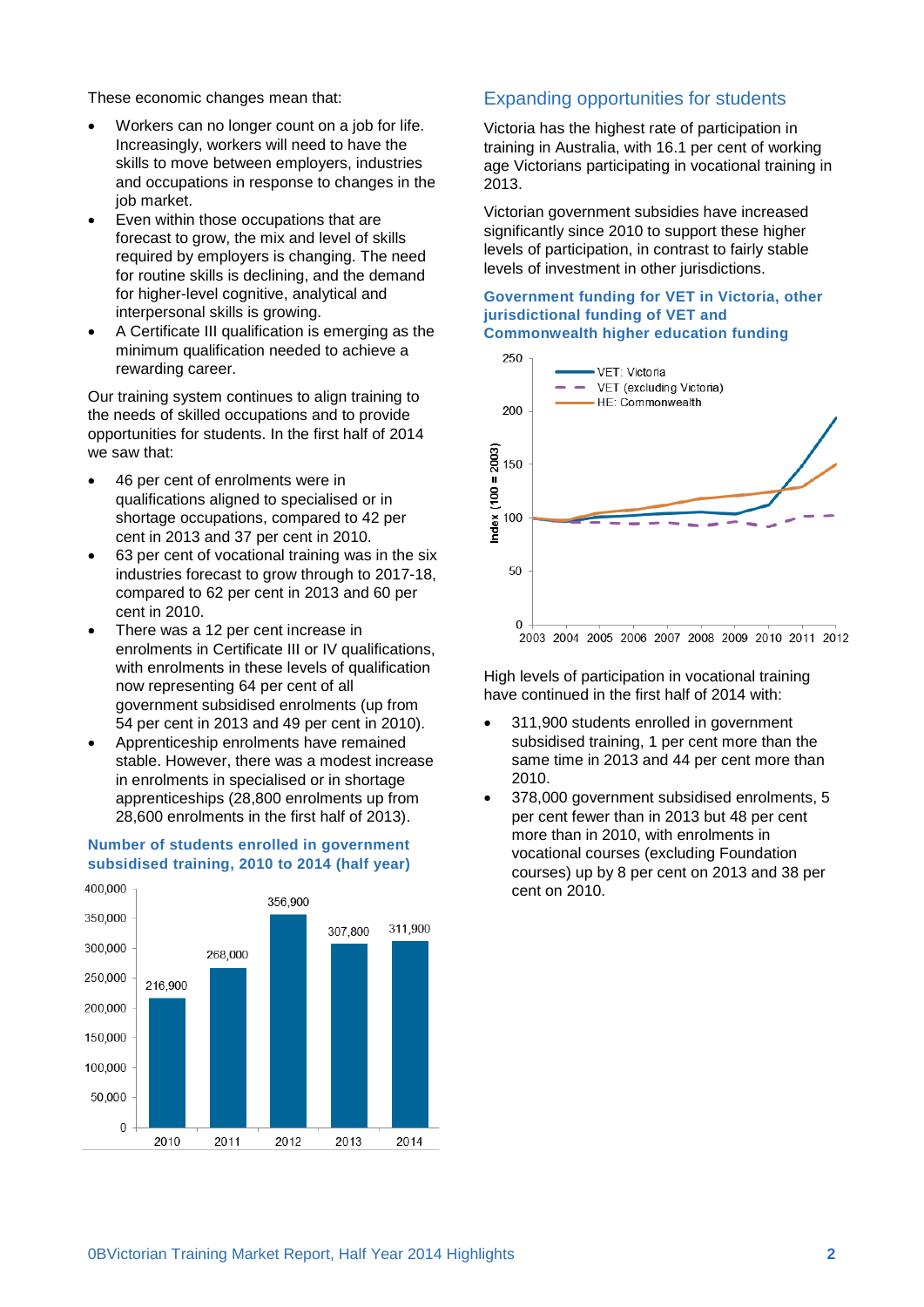Regional participation in training has increased:

- 78,800 regional students enrolled in government subsidised training, 17 per cent more than 2010 but marginally fewer (5 per cent down) than 2013.
- Training at Certificate III-IV levels in regional Victoria increased by 3 per cent in the first half of 2014 over the same period in 2013 and by 47 per cent on 2010.
- 79,200 enrolments in vocational courses (excluding Foundation courses) delivered in regional Victoria, 3 per cent more than in 2013 and 11 per cent more than in 2010.
- 62 per cent of enrolments in regional Victoria were in four of the top five highest employing industries (construction, health care and social assistance, manufacturing and agriculture, and forestry and fishing).

Educational attainment is important to give people the opportunities, means, and ability to have a high standard of living. People with higher-level educational qualifications are more likely to be employed, and earn more than those without.

ABS data shows that 83 per cent of Australians aged 15-64 years with a Certificate III qualification or higher have a job, compared with only 57 per cent of unqualified early school leavers.

#### **Percentage change in number of students in government subsidised training from 2010 to 2014 (half year)**



For people facing disadvantage and barriers to employment, vocational training can improve their job prospects. The number of Victorians who are undertaking training to help them overcome barriers to workforce participation continues to grow and in the first half of 2014 there were:

- 4 per cent more students in training than in 2013 from those areas of Victoria with the highest levels of educational and occupational disadvantage. This is an increase of 62 per cent since 2010.
- 4,180 Indigenous students enrolled, 6 per cent more than in 2013 and 43 per cent more than in 2010.
- 89,000 unemployed students enrolled, 12 per cent more than in 2013 and 127 per cent more than in 2010.
- 28,400 students with a disability enrolled, 7 per cent more than in 2013 and 58 per cent more than in 2010.
- 94,200 Culturally and linguistically diverse students enrolled, 14 per cent more than in 2013 and 109 per cent more than in 2010.

Training delivered to these learners is becoming better targeted to their needs. In the first half of 2014:

- 142,100 government subsidised enrolments in the first six months of 2014 were either at Certificate III (or above) or in specialised or in shortage occupations. This is up by 20 per cent on 2013 and 128 per cent on 2010.
- 42 per cent of Foundation courses enrolments in 2014 were by students who were not at school and who did not have either at least Year 12 completion or a Certificate II. This is an increase from 34 per cent in 2013 and indicates that Foundation training is being better targeted.

## Building modern, competitive TAFEs

Victoria's training providers are as diverse as the students and businesses they support. Students and businesses can choose from small and large community providers, private providers and public providers for their training. A decision on a provider is influenced by; the course on offer, student or employer preferences for a particular mode of delivery and additional services, as well as an understanding of cost and quality.